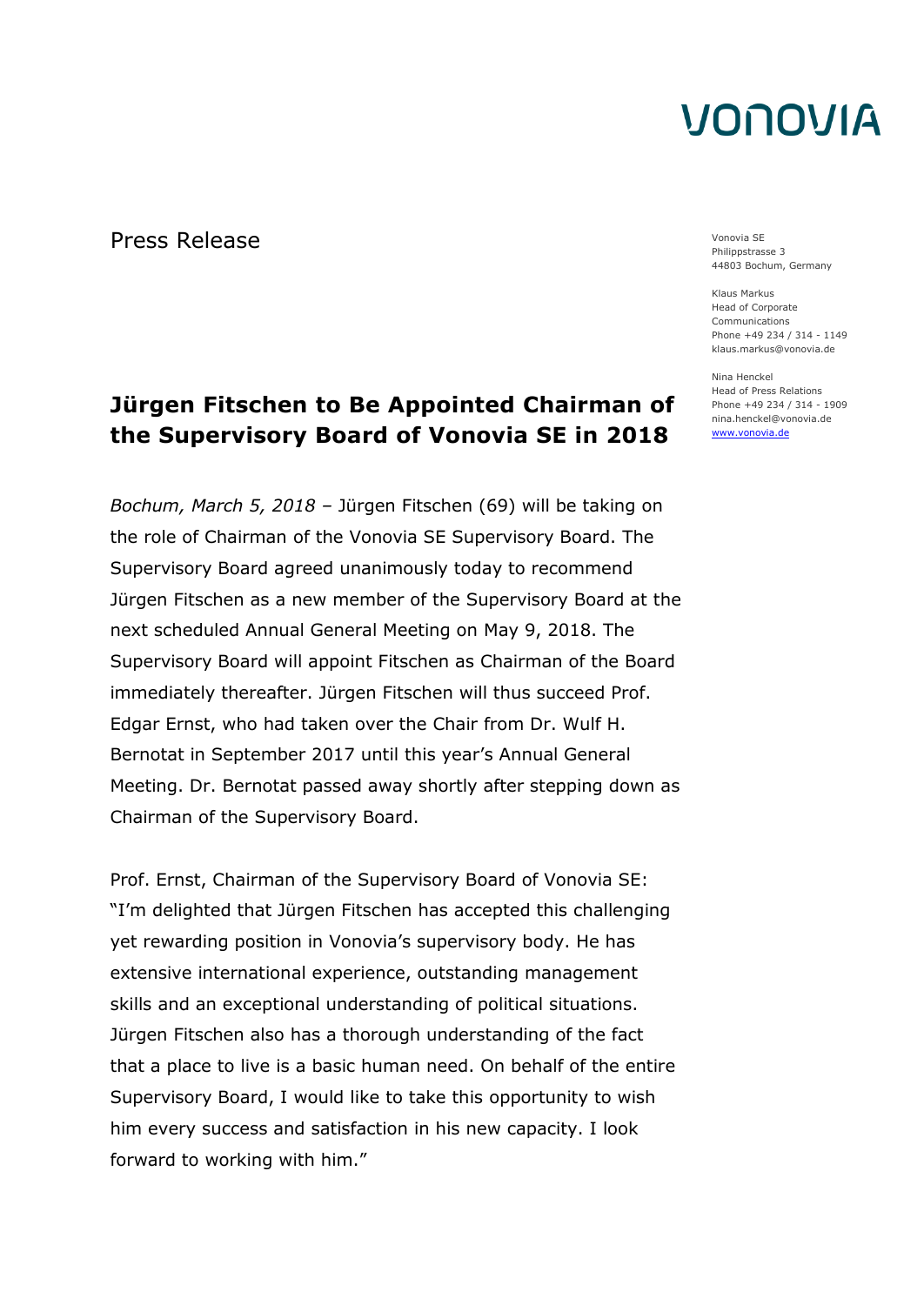#### Page 2 / 4 Vonovia SE

From 1975 to 1987, Jürgen Fitschen held various positions at Citibank in Hamburg and Frankfurt am Main. In 1983, he became a member of the management at Citibank.

He joined Deutsche Bank in 1987. After having been stationed internationally in Singapore, Bangkok, Tokyo and London, he became a member of the Management Board of Deutsche Bank AG in 2001. In 2002, he moved to the newly-founded Group Executive Committee of Deutsche Bank AG. In 2009, he rejoined the Management Board of Deutsche Bank AG. From June 2012 until May 2016, Jürgen Fitschen was the co-CEO of Deutsche Bank AG. He has been active as a Senior Advisor for Deutsche Bank since June 2016.

Jürgen Fitschen is Chairman of the Supervisory Board of the retail company CECONOMY AG and an administrative council for Kühne & Nagel International AG in Switzerland.

Jürgen Fitschen studied economics at the University of Hamburg and earned his degree in 1975.

Philippstrasse 3 44803 Bochum, Germany

Klaus Markus Head of Corporate Communications Phone +49 234 / 314 - 1149 klaus.markus@vonovia.de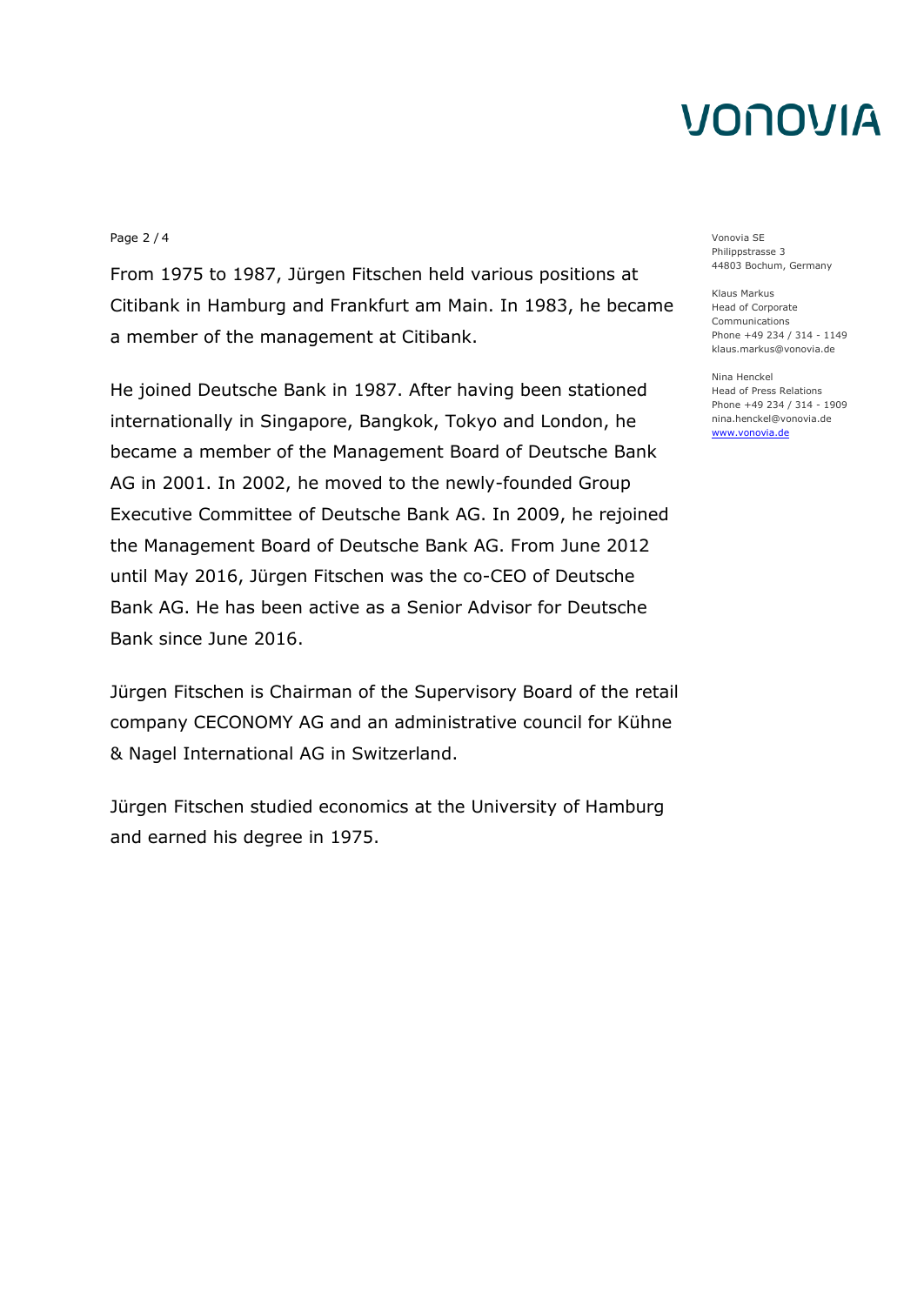Page 3 / 4 Vonovia SE



Photo: Vonovia/Andreas Pohlmann

#### **About Vonovia**

Vonovia SE is Germany's leading nationwide residential real estate company. Vonovia currently owns and manages around 350,000 residential units in all of Germany's attractive cities and regions. Its portfolio is worth approximately €30.9 billion (Q3 2017). As a modern service company, Vonovia focuses on customer orientation and tenant satisfaction. Offering tenants affordable, attractive and livable homes is a prerequisite for the company's successful development. Accordingly, Vonovia makes long-term investments in the maintenance, modernization and senior-friendly conversion of its properties. The company will also be creating more and more new apartments by realizing infill developments and adding to existing buildings.

The company, which is based in Bochum, has been listed on the stock exchange since 2013 and on the DAX 30 since September 2015. Vonovia SE is also listed on the international indices STOXX Europe 600, MSCI Germany, GPR 250 and EPRA/NAREIT Europe Vonovia has a workforce of approximately 8,400 employees.

Philippstrasse 3 44803 Bochum, Germany

Klaus Markus Head of Corporate Communications Phone +49 234 / 314 - 1149 klaus.markus@vonovia.de